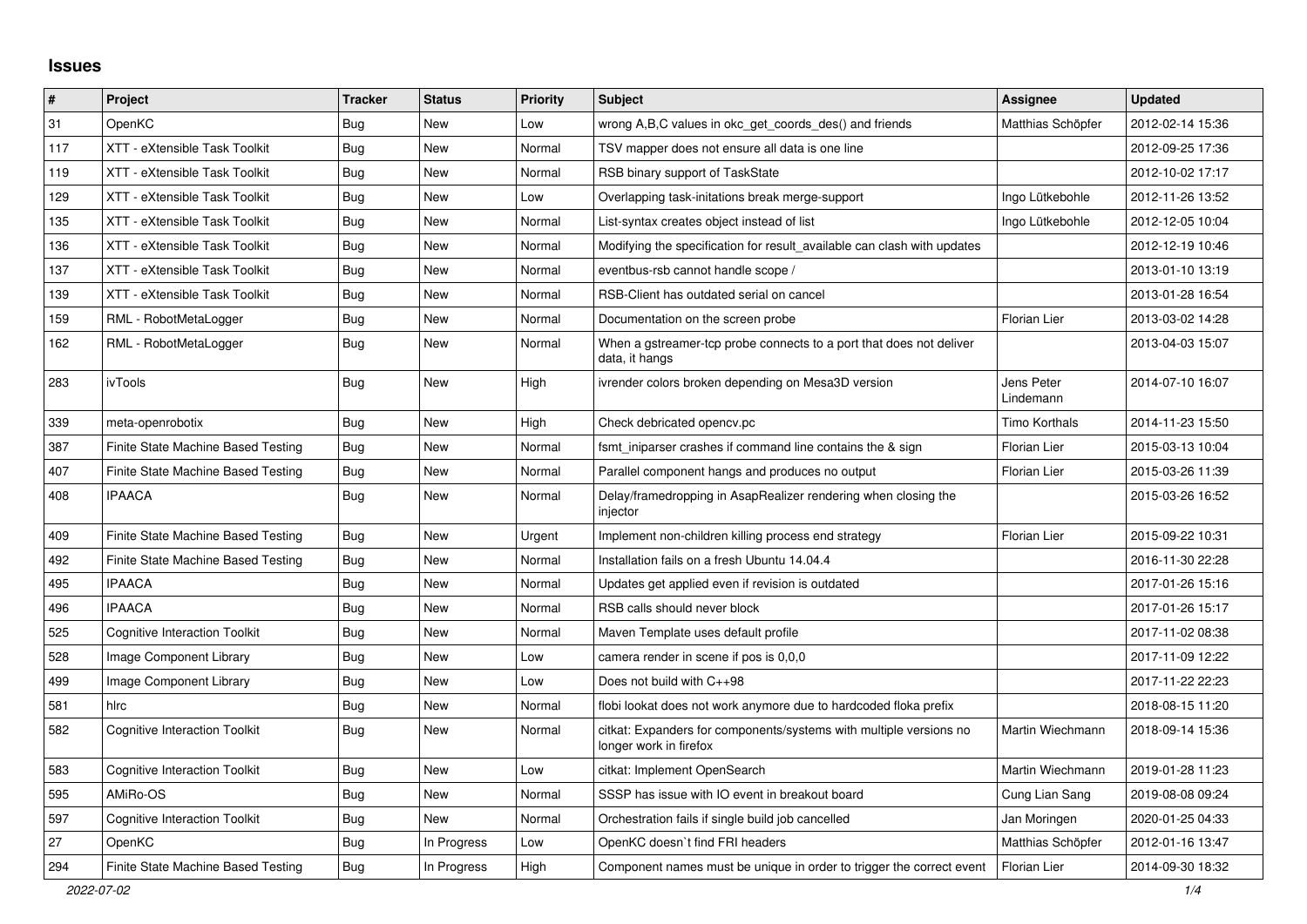| $\pmb{\sharp}$ | Project                              | <b>Tracker</b> | <b>Status</b> | <b>Priority</b> | Subject                                                                                              | <b>Assignee</b>         | <b>Updated</b>   |
|----------------|--------------------------------------|----------------|---------------|-----------------|------------------------------------------------------------------------------------------------------|-------------------------|------------------|
| 414            | <b>Cognitive Interaction Toolkit</b> | Bug            | In Progress   | Normal          | Naming consistency                                                                                   |                         | 2015-08-24 21:12 |
| 298            | <b>Cognitive Interaction Toolkit</b> | Bug            | Feedback      | Normal          | RSB nightly distribution fails due to XMLTIO Project that is only<br>available with authentification | <b>Florian Lier</b>     | 2015-08-26 09:27 |
| 579            | <b>Cognitive Interaction Toolkit</b> | <b>Bug</b>     | Feedback      | Normal          | dependency resolution is incomplete                                                                  | Robert Haschke          | 2019-01-10 18:30 |
| 578            | <b>Cognitive Interaction Toolkit</b> | Bug            | Feedback      | Normal          | build-generator's verbs "validate" and "report" are crashing                                         | Robert Haschke          | 2019-01-10 18:30 |
| 17             | XTT - eXtensible Task Toolkit        | Feature        | New           | Normal          | Weitere Tests wieder einbauen                                                                        | Ingo Lütkebohle         | 2011-10-13 15:54 |
| 18             | XTT - eXtensible Task Toolkit        | Feature        | New           | Normal          | Dedizierte Lifecycle-Statemachine implementieren                                                     | Ingo Lütkebohle         | 2011-10-14 17:16 |
| 20             | XTT - eXtensible Task Toolkit        | Feature        | New           | Normal          | Reject (instead of ignore) invalid messages                                                          | Ingo Lütkebohle         | 2011-10-16 13:19 |
| 23             | RML - RobotMetaLogger                | Feature        | New           | Normal          | Manage capture configuration through CLI tool                                                        | Ingo Lütkebohle         | 2011-10-27 16:14 |
| 25             | ivTools                              | Feature        | New           | Normal          | Be more tolerant with AVI format                                                                     | Jens Peter<br>Lindemann | 2011-12-05 10:47 |
| 26             | RML - RobotMetaLogger                | Feature        | New           | Normal          | integrate Video-Conversion Scripts                                                                   |                         | 2011-12-16 16:36 |
| 34             | XTT - eXtensible Task Toolkit        | Feature        | New           | Normal          | Configurable submission                                                                              |                         | 2012-03-16 14:43 |
| 37             | XTT - eXtensible Task Toolkit        | Feature        | New           | Normal          | Write ELAN time series configuration file                                                            | Ingo Lütkebohle         | 2012-06-12 09:24 |
| 39             | ivTools                              | Feature        | New           | Urgent          | ivTrace: Reload 3D world parameters                                                                  | Jens Peter<br>Lindemann | 2012-06-28 15:51 |
| 44             | XTT - eXtensible Task Toolkit        | Feature        | New           | Normal          | display entry/exit events in the observer GUI                                                        | Ingo Lütkebohle         | 2012-07-24 18:52 |
| 125            | XTT - eXtensible Task Toolkit        | Feature        | New           | Low             | Path language for dapi-json                                                                          |                         | 2012-11-16 10:37 |
| 40             | XTT - eXtensible Task Toolkit        | Feature        | New           | Low             | Implement listing available types in DAPILoader                                                      |                         | 2012-11-16 10:38 |
| 36             | XTT - eXtensible Task Toolkit        | Feature        | New           | Low             | checksum computation                                                                                 |                         | 2012-11-16 10:38 |
| 113            | XTT - eXtensible Task Toolkit        | Feature        | New           | Low             | Merge-Support für EAF-Files                                                                          |                         | 2012-11-16 10:39 |
| 128            | XTT - eXtensible Task Toolkit        | Feature        | New           | Normal          | Confirmation of 'completed' state                                                                    |                         | 2012-11-22 16:24 |
| 132            | XTT - eXtensible Task Toolkit        | Feature        | New           | Normal          | Capability query mechanism                                                                           | Ingo Lütkebohle         | 2012-12-05 15:25 |
| 160            | RML - RobotMetaLogger                | Feature        | New           | Normal          | Add codec config key to screen probe                                                                 | Florian Lier            | 2013-03-02 14:44 |
| 199            | <b>Cognitive Interaction Toolkit</b> | Feature        | New           | Normal          | Client-side error handling                                                                           |                         | 2014-01-27 11:31 |
| 392            | Finite State Machine Based Testing   | Feature        | New           | Normal          | Delay after kill                                                                                     | Florian Lier            | 2015-03-13 10:04 |
| 391            | Finite State Machine Based Testing   | Feature        | New           | Normal          | Timeout stdout observer                                                                              | Florian Lier            | 2015-03-13 10:04 |
| 390            | Finite State Machine Based Testing   | Feature        | New           | Normal          | Clean-up step if system fails                                                                        | Florian Lier            | 2015-03-13 10:04 |
| 389            | Finite State Machine Based Testing   | Feature        | New           | Normal          | Easy - Mode                                                                                          | Florian Lier            | 2015-03-13 10:04 |
| 404            | <b>IPAACA</b>                        | Feature        | New           | Low             | JSON schema support                                                                                  |                         | 2015-03-26 10:42 |
| 410            | Finite State Machine Based Testing   | Feature        | New           | Normal          | Add comment field to tests                                                                           |                         | 2015-03-27 12:30 |
| 230            | <b>Cognitive Interaction Toolkit</b> | Feature        | New           | Low             | Replace unp program with more widely available alternatives in recipes                               |                         | 2015-08-26 09:30 |
| 419            | <b>Cognitive Interaction Toolkit</b> | Feature        | New           | Normal          | CITK Json Schema validation                                                                          |                         | 2015-08-28 16:44 |
| 349            | <b>Cognitive Interaction Toolkit</b> | Feature        | New           | Normal          | Build toolkit nightly cmake jobs with VERBOSE=1                                                      |                         | 2015-09-01 15:06 |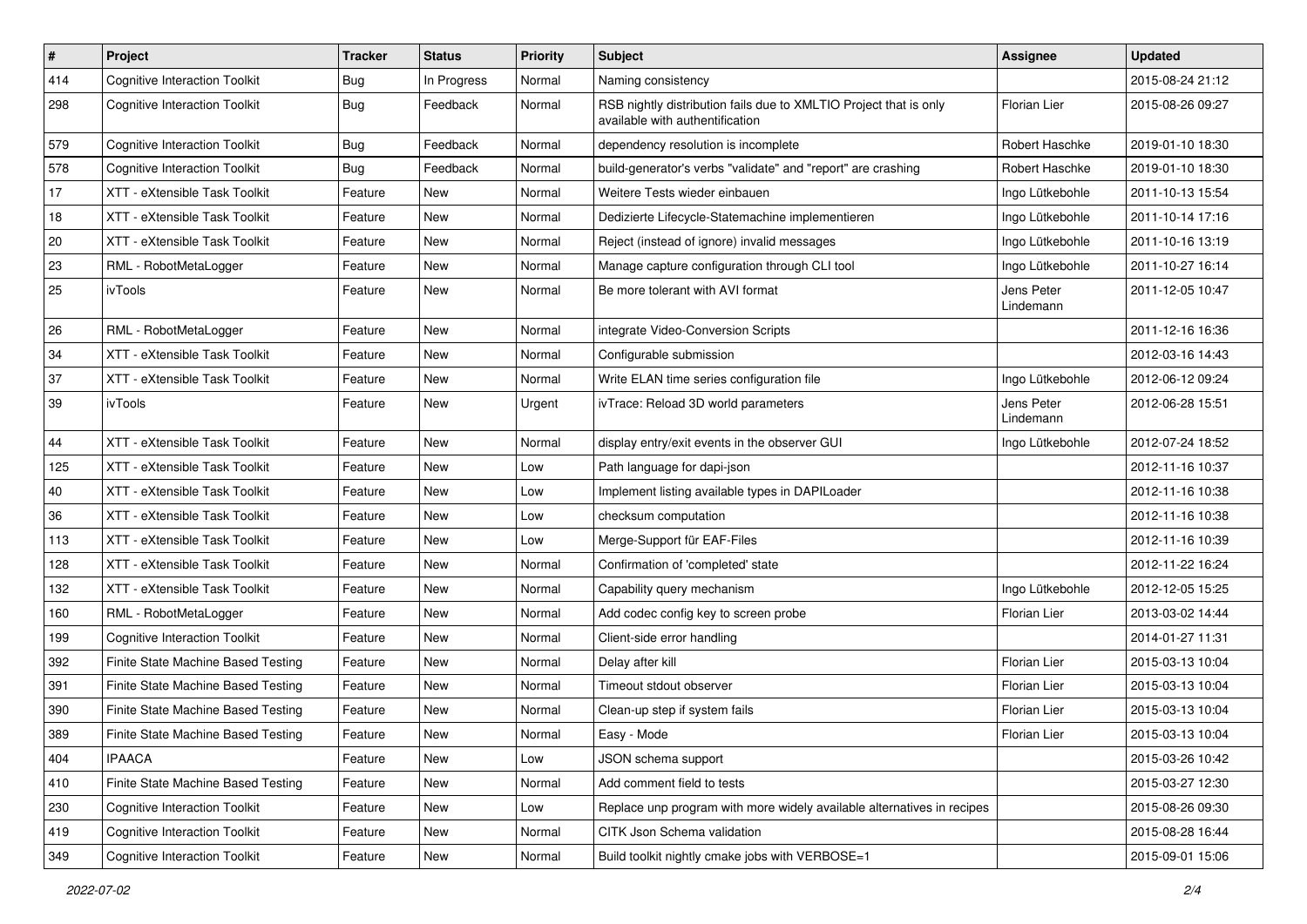| $\#$ | Project                              | <b>Tracker</b> | <b>Status</b> | <b>Priority</b> | Subject                                                           | Assignee                  | <b>Updated</b>   |
|------|--------------------------------------|----------------|---------------|-----------------|-------------------------------------------------------------------|---------------------------|------------------|
| 436  | GazeTK                               | Feature        | New           | Normal          | Write basic tobii eye tracking plugin                             | Sai Anirudh<br>Kondaveeti | 2015-12-09 17:31 |
| 437  | GazeTK                               | Feature        | <b>New</b>    | Normal          | Write a basic Tobii eye tracking workflow                         |                           | 2015-12-09 17:31 |
| 438  | GazeTK                               | Feature        | <b>New</b>    | Normal          | Protobuffer integration                                           | <b>Thies Pfeiffer</b>     | 2015-12-09 17:35 |
| 439  | GazeTK                               | Feature        | <b>New</b>    | Normal          | Connection to Browser                                             |                           | 2015-12-09 17:35 |
| 440  | GazeTK                               | Feature        | New           | Normal          | Work on the GazeTkHub GUI                                         | Sai Anirudh<br>Kondaveeti | 2015-12-09 17:35 |
| 441  | GazeTK                               | Feature        | <b>New</b>    | Normal          | Dialog to show the plugins                                        |                           | 2015-12-09 17:37 |
| 442  | GazeTK                               | Feature        | New           | Normal          | Application and plugin specific setting storage                   |                           | 2015-12-09 17:38 |
| 443  | GazeTK                               | Feature        | New           | Normal          | Visualize the eye gaze within the gazetkhub window                | Sai Anirudh<br>Kondaveeti | 2015-12-09 17:39 |
| 449  | meta-cerebric                        | Feature        | <b>New</b>    | Low             | DHCP Client for USB RNDIS                                         | Timo Korthals             | 2015-12-21 22:16 |
| 456  | meta-openrobotix                     | Feature        | <b>New</b>    | Low             | Update to Yocto 2.0                                               | <b>Timo Korthals</b>      | 2016-01-13 16:44 |
| 455  | meta-openrobotix                     | Feature        | New           | Normal          | Update to OpenCV 3.0                                              | <b>Timo Korthals</b>      | 2016-01-13 16:44 |
| 465  | <b>IPAACA</b>                        | Feature        | <b>New</b>    | Normal          | v3: TimeBoard extension                                           |                           | 2016-02-16 14:29 |
| 435  | <b>IPAACA</b>                        | Feature        | New           | Normal          | Expose whether an ADDED event is caused through resending         |                           | 2016-02-16 14:30 |
| 463  | <b>IPAACA</b>                        | Feature        | <b>New</b>    | Normal          | v3: Expose more event data                                        |                           | 2016-02-16 14:30 |
| 406  | <b>IPAACA</b>                        | Feature        | <b>New</b>    | Normal          | add time stamps to IUs/messages                                   |                           | 2016-02-16 14:31 |
| 466  | <b>IPAACA</b>                        | Feature        | New           | Normal          | <b>IPAACA v3</b>                                                  |                           | 2016-02-16 14:52 |
| 468  | <b>IPAACA</b>                        | Feature        | New           | Normal          | v3: Better IU access via Buffer interface                         |                           | 2016-02-18 13:11 |
| 470  | <b>IPAACA</b>                        | Feature        | <b>New</b>    | Normal          | v3: Event queueing                                                |                           | 2016-02-18 14:09 |
| 469  | <b>IPAACA</b>                        | Feature        | New           | Normal          | v3: Thread-safe iterators                                         |                           | 2016-02-18 14:11 |
| 467  | <b>IPAACA</b>                        | Feature        | <b>New</b>    | Normal          | v3: Linked IU events / Batch updates on the IU [event] level      |                           | 2016-02-22 16:17 |
| 464  | <b>IPAACA</b>                        | Feature        | New           | Normal          | v3: Sender tokens                                                 |                           | 2016-03-15 19:54 |
| 287  | <b>Cognitive Interaction Toolkit</b> | Feature        | <b>New</b>    | Normal          | Read branches out of git to reduce versioning efford.             |                           | 2016-04-08 15:17 |
| 488  | <b>IPAACA</b>                        | Feature        | <b>New</b>    | Normal          | ipaaca_pb2 should lie inside ipaaca package and in the PYTHONPATH |                           | 2016-09-12 13:24 |
| 537  | <b>Cognitive Interaction Toolkit</b> | Feature        | New           | Normal          | add pagination to file listings                                   | Martin Wiechmann          | 2017-11-23 17:05 |
| 538  | <b>Cognitive Interaction Toolkit</b> | Feature        | New           | Normal          | style file listings                                               | Martin Wiechmann          | 2017-11-23 17:06 |
| 550  | <b>Cognitive Interaction Toolkit</b> | Feature        | New           | Normal          | citkat: schema for warnings and errors                            | Martin Wiechmann          | 2018-01-22 11:22 |
| 573  | <b>Cognitive Interaction Toolkit</b> | Feature        | New           | Normal          | catalog: licenses for more entity types                           | Martin Wiechmann          | 2018-05-31 22:50 |
| 575  | <b>Cognitive Interaction Toolkit</b> | Feature        | New           | Normal          | citkat docker container                                           | Martin Wiechmann          | 2018-07-11 14:33 |
| 584  | <b>Cognitive Interaction Toolkit</b> | Feature        | New           | Normal          | citkat: Indicate external links using an icon or similar          |                           | 2018-10-16 10:38 |
| 586  | AMiRo-OS                             | Feature        | New           | Low             | Configurable shell history                                        | Thomas Schöpping          | 2019-02-25 16:53 |
| 587  | AMiRo-OS                             | Feature        | New           | Normal          | Implement I2C bus clear function                                  | Felix Wittenfeld          | 2019-02-25 17:02 |